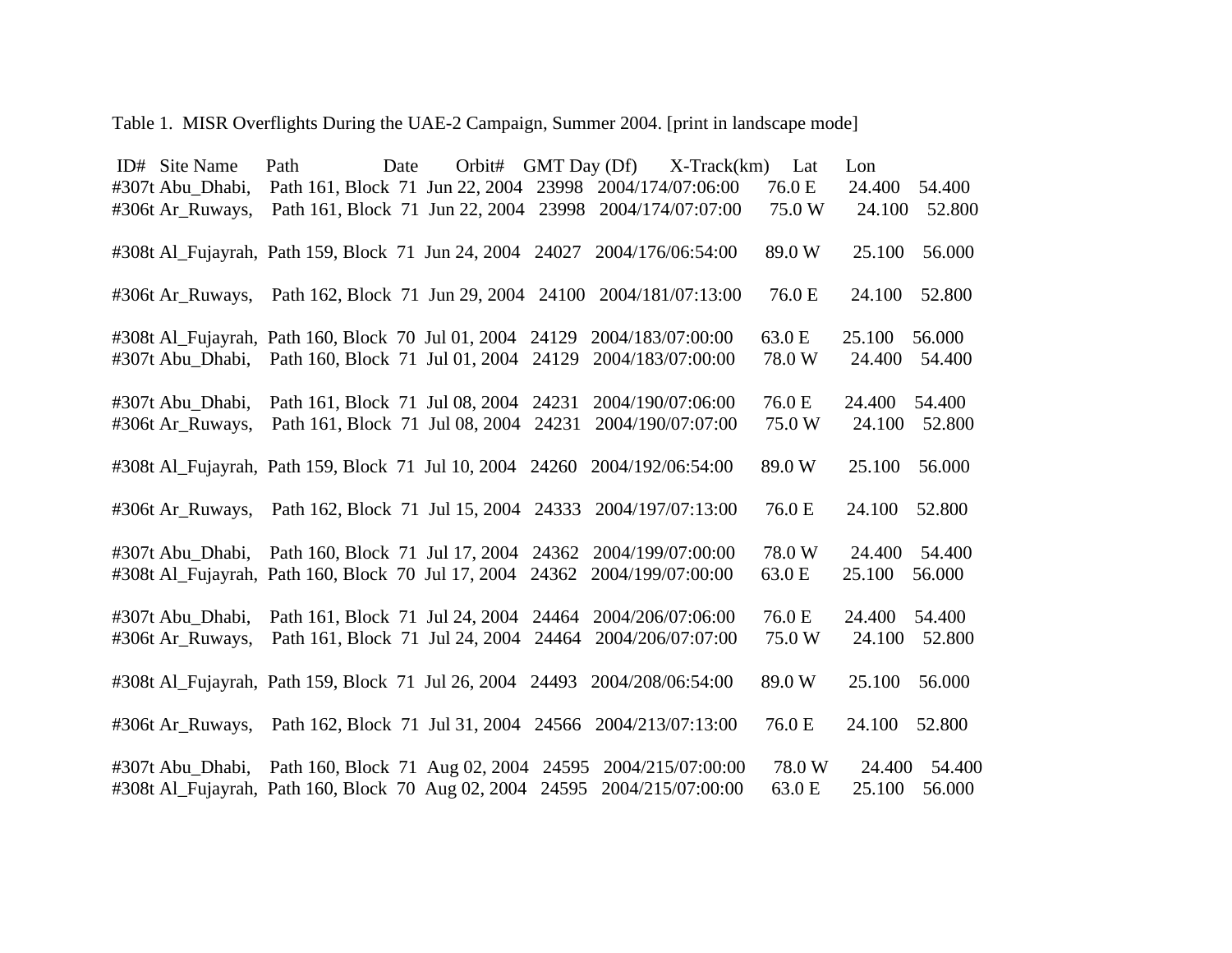| #307t Abu_Dhabi,                                         | Path 161, Block 71 Aug 09, 2004       |  | 24697 | 2004/222/07:06:00                                                          | 76.0 <sub>E</sub> | 24.400 | 54.400 |
|----------------------------------------------------------|---------------------------------------|--|-------|----------------------------------------------------------------------------|-------------------|--------|--------|
| #306t Ar_Ruways,                                         | Path 161, Block 71 Aug 09, 2004       |  | 24697 | 2004/222/07:07:00                                                          | 75.0 W            | 24.100 | 52.800 |
|                                                          |                                       |  |       |                                                                            |                   |        |        |
|                                                          |                                       |  |       | #308t Al_Fujayrah, Path 159, Block 71 Aug 11, 2004 24726 2004/224/06:54:00 | 89.0 W            | 25.100 | 56.000 |
|                                                          |                                       |  |       |                                                                            |                   |        |        |
| #306t Ar_Ruways,                                         | Path 162, Block 71 Aug 16, 2004       |  | 24799 | 2004/229/07:13:00                                                          | 76.0 <sub>E</sub> | 24.100 | 52.800 |
|                                                          |                                       |  |       |                                                                            |                   |        |        |
| #307t Abu_Dhabi, Path 160, Block 71 Aug 18, 2004         |                                       |  | 24828 | 2004/231/07:00:00                                                          | 78.0 W            | 24.400 | 54.400 |
| #308t Al Fujayrah, Path 160, Block 70 Aug 18, 2004       |                                       |  | 24828 | 2004/231/07:00:00                                                          | 63.0 E            | 25.100 | 56.000 |
|                                                          |                                       |  |       |                                                                            |                   |        |        |
| #307t Abu Dhabi,                                         | Path 161, Block 71 Aug 25, 2004       |  | 24930 | 2004/238/07:06:00                                                          | 76.0 E            | 24.400 | 54.400 |
| #306t Ar_Ruways,                                         | Path 161, Block 71 Aug 25, 2004       |  | 24930 | 2004/238/07:07:00                                                          | 75.0 W            | 24.100 | 52.800 |
| #308t Al_Fujayrah, Path 159, Block 71 Aug 27, 2004 24959 |                                       |  |       | 2004/240/06:54:00                                                          | 89.0 W            | 25.100 | 56.000 |
|                                                          |                                       |  |       |                                                                            |                   |        |        |
| #306t Ar_Ruways,                                         | Path 162, Block 71 Sep 01, 2004 25032 |  |       | 2004/245/07:13:00                                                          | 76.0 E            | 24.100 | 52.800 |
|                                                          |                                       |  |       |                                                                            |                   |        |        |
| #307t Abu Dhabi, Path 160, Block 71 Sep 03, 2004         |                                       |  | 25061 | 2004/247/07:00:00                                                          | 78.0 W            | 24.400 | 54.400 |
| #308t Al_Fujayrah, Path 160, Block 70 Sep 03, 2004       |                                       |  | 25061 | 2004/247/07:00:00                                                          | 63.0 E            | 25.100 | 56.000 |
|                                                          |                                       |  |       |                                                                            |                   |        |        |
| #307t Abu Dhabi,                                         | Path 161, Block 71 Sep 10, 2004       |  | 25163 | 2004/254/07:06:00                                                          | 76.0 <sub>E</sub> | 24.400 | 54.400 |
| #306t Ar_Ruways,                                         | Path 161, Block 71 Sep 10, 2004       |  | 25163 | 2004/254/07:07:00                                                          | 75.0 W            | 24.100 | 52.800 |
|                                                          |                                       |  |       |                                                                            |                   |        |        |
| #308t Al_Fujayrah, Path 159, Block 71 Sep 12, 2004 25192 |                                       |  |       | 2004/256/06:54:00                                                          | 89.0 W            | 25.100 | 56.000 |
|                                                          |                                       |  |       |                                                                            |                   |        |        |
| #306t Ar_Ruways,                                         | Path 162, Block 71 Sep 17, 2004 25265 |  |       | 2004/261/07:13:00                                                          | 76.0 E            | 24.100 | 52.800 |
|                                                          |                                       |  |       |                                                                            |                   |        |        |
| #308t Al Fujayrah, Path 160, Block 70 Sep 19, 2004       |                                       |  | 25294 | 2004/263/07:00:00                                                          | 63.0 E            | 25.100 | 56.000 |
| #307t Abu_Dhabi, Path 160, Block 71 Sep 19, 2004         |                                       |  | 25294 | 2004/263/07:00:00                                                          | 78.0 W            | 24.400 | 54.400 |
|                                                          |                                       |  |       |                                                                            |                   |        |        |
| #307t Abu Dhabi,                                         | Path 161, Block 71 Sep 26, 2004       |  | 25396 | 2004/270/07:06:00                                                          | 76.0 <sub>E</sub> | 24.400 | 54.400 |
| #306t Ar_Ruways,                                         | Path 161, Block 71 Sep 26, 2004       |  | 25396 | 2004/270/07:07:00                                                          | 75.0 W            | 24.100 | 52.800 |